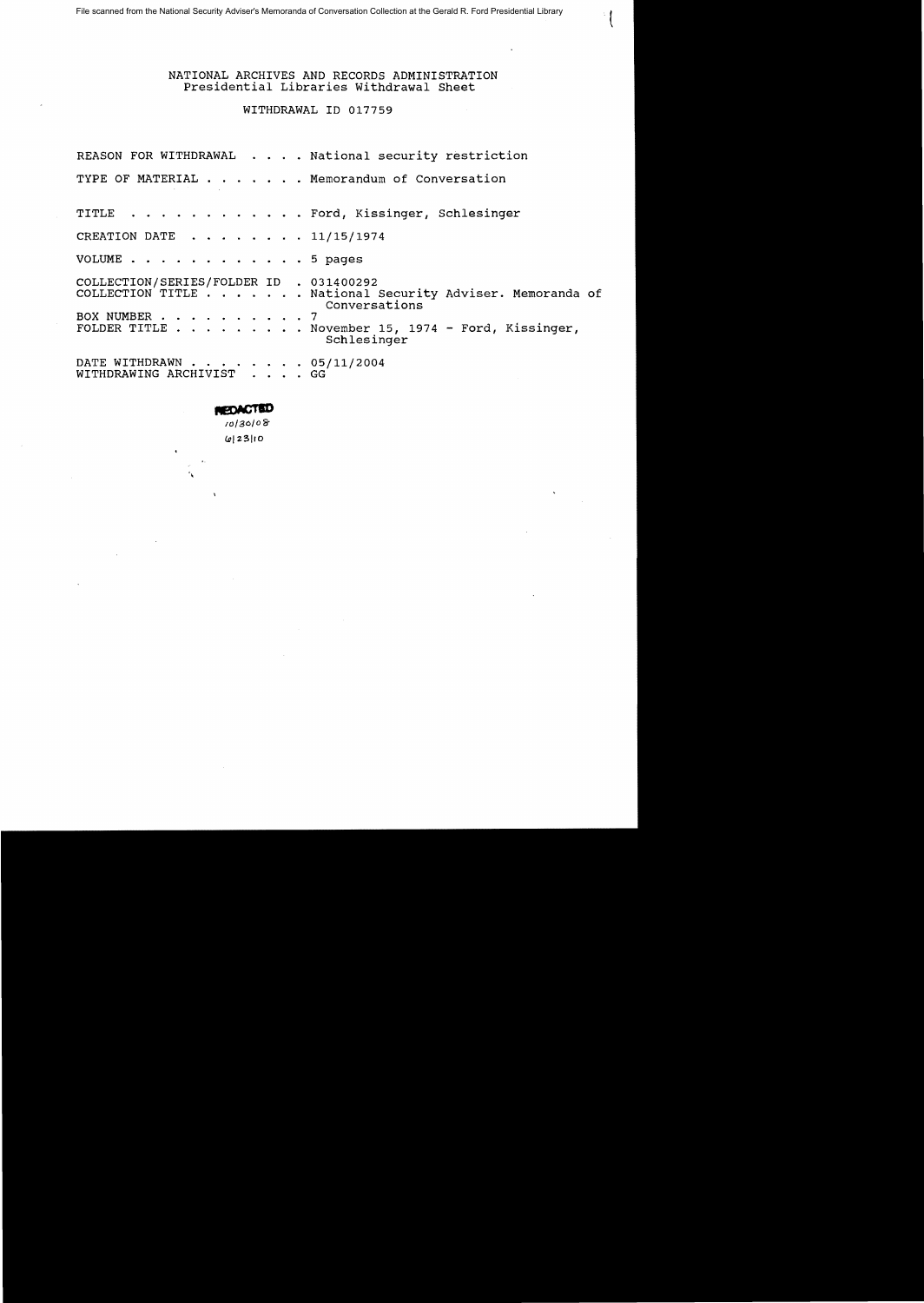MEMORANDUM

#### THE WHITE HO USE

WASHINGTON

#### **DECLASSIFIED w/portions exernot**

~~EG!lBT !XGDS M.mtC.:IArrv *1111( 4ff 1M* Otl-~I.· *liS- tfMbI "tis/IO* 

**BY** die NARA DATE S/31/10

## MEMORAND UM OF CONVERSATION

PARTICIPANTS: President Gerald R. Ford Dr. Henry A. Kissinger, Secretary of State and Assistant to the President for National Security Affairs , James R. Schlesinger, Secretary" of Defense Lt. General Brent Scowcroft, Deputy Assistant

to the President for National Security Affairs

DATE AND TIME: Friday, November 15, 1974 12:30 p. m.

PLACE: The Oval Office The White House

The President: How are we doing on Brown? [Referring to fallout from reports of General George Brown's remarks about "Jewish influence.  $|1\rangle$ 

Secretary Schlesinger: We held a meeting with the Jewish leaders. They say they aren't after Brown, but I'm not so sure. Also there were some mumbles.

General Scowcroft: Did you read Alsop?

The President: We should talk SALT before I go to Vladivostok.

Secretary Schlesinger: I think the Soviets are eager for an agreement and we can get one if we hang hard on equal aggregates. Maybe we should link the reduction of tac-nukes in Europe to removal of a tank army\_ I doubt we will get movement on MBFR until there is SALT movement, but if we can get equal aggregates we can show interest in the FBS issue.

Secretary Kis singer: I agree we should hold out on equal aggregates. It may be a face-saver to say we will reduce tac-nukes, but I don't think



~SEGRE'l' /XGDS ~ SEC REf - XGDS (3)

TLASSIEIED BY: HENRY A. KISSINGER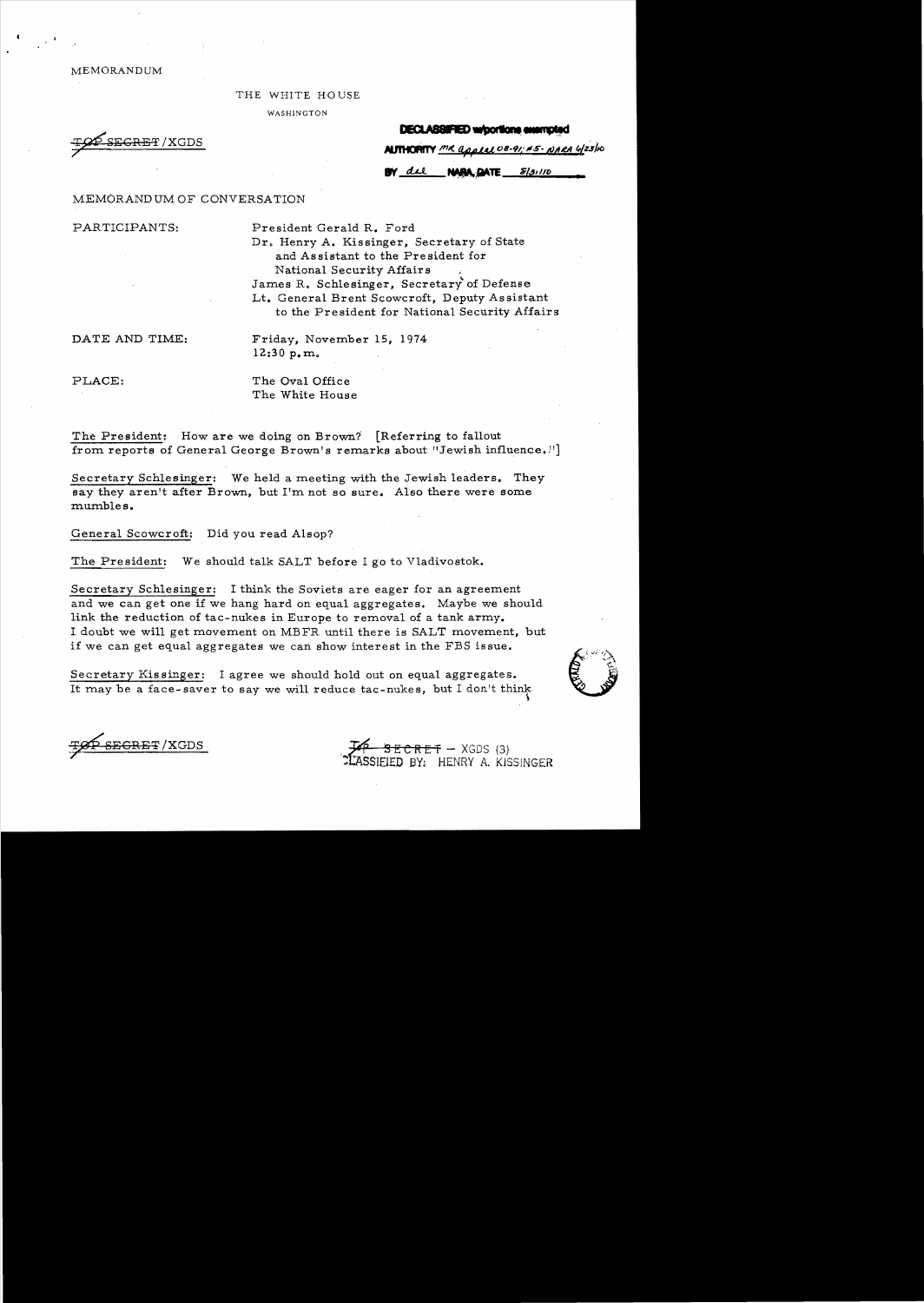

we will get a tank army. But they are talking FBS now not in terms of arms. but the British and French forces.

Secretary Schlesinger: I would emphasize that the Soviet peripheral forces are targetted against the British and French forces so the logic doesn't follow.

Secretary Kissinger: It's silly anyway. There are more warheads on one Poseidon than all the British and French forces put together.

Secretary Schlesinger: Another issue is the attempt to treat the B-1 weapons each as a delivery vehicle. That probably is a negotiating gambit.

Secretary Kissinger: I talked to Dobrynin. He talked SRAM versus their ALCM's. He is not concerned about SRAM but would be willing to count only ALCM' **s.** 

The President: What is it?

Secretary Schlesinger: An Air-Launched Cruise Missile. It would force them to recast their air defense.

The President: How far along are they?

Secretary Schlesinger: Not very far. This is an area where you will have negotiating room.

You'll be going to Korea. They are most interested in continued U.S. support. We told them we were withdrawing the Hercules and offered them it. They were interested but contended that the Hercules \_ is dangerous to the user.



General Scowcroft: And worthless with a conventional warhead.

Secretary Schlesinger: We are reviewing our overseas nuclear deployments.

**ED 12958**  $3.3$  (b)(b)

We plan to thin out the

ADM's and Hercules. There is no need for them.

In the Middle East, there may be a problem while you are away.

CRET/XGDS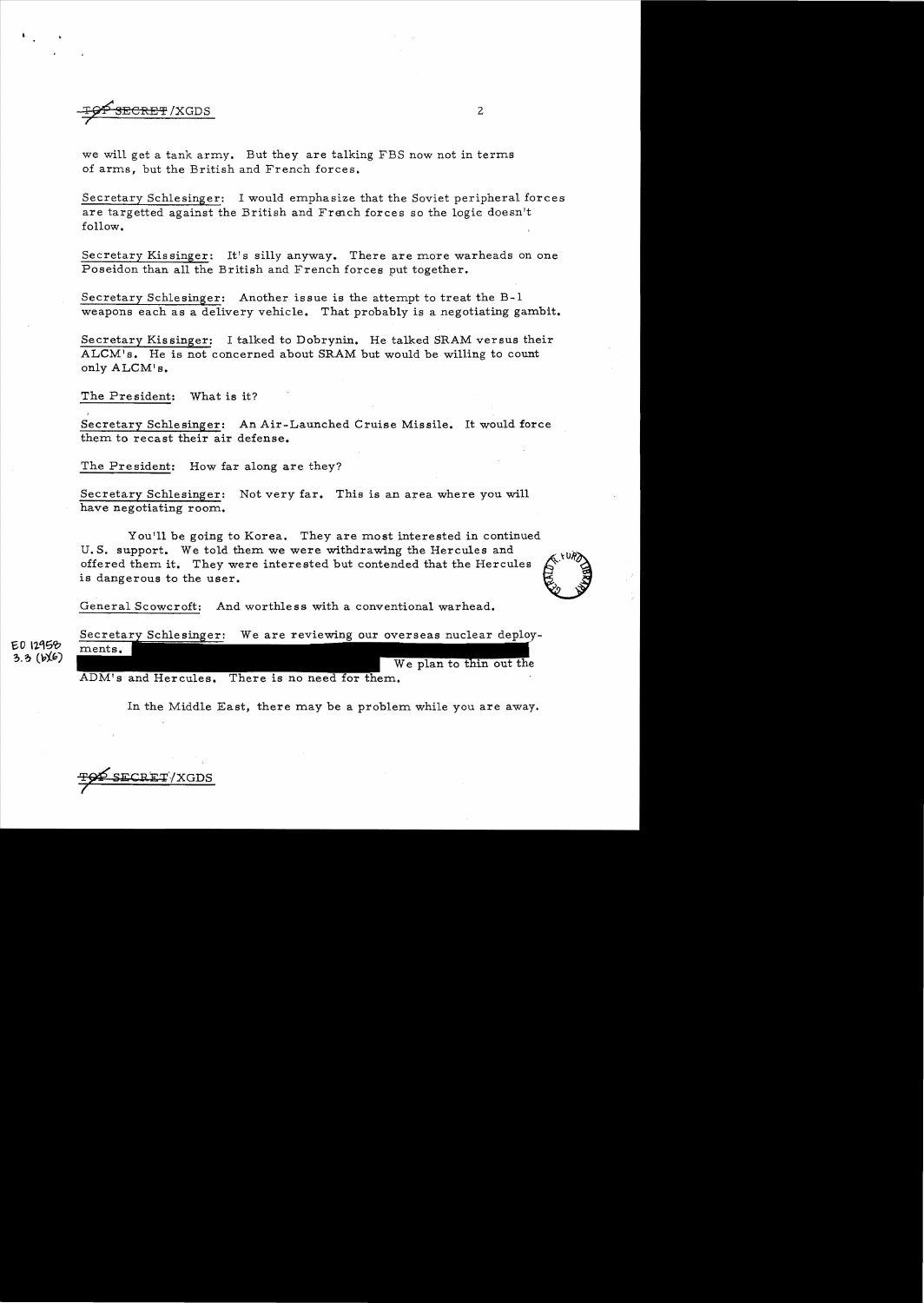

The President: What is the normal setup?

Secretary Kissinger: Normally we would call a WSAG. I don't think the Soviet Union will permit the Syrians to move while we're at a summit. We can keep Israel quiet. The Syrians may not renew the UNDOF and they may fear a preemptive attack.

It is a massive problem for Asad to lose 15,000 men in a war and get only a few kilometers.

The President: But if something happens, what is the mechanism?

Secretary Kissinger: We would call an urgent WSAG and get the options to you.

Secretary Schlesinger: The only other issue is Diego Garcia in connection with military construction on Symington/Mansfield. The Senate version has you making a statement which then the Congress must approve. I think you should take Diego out.

The President: What is so important about the military construction authorization?

Secretary Schlesinger: Lots of things we need.

Secretary Kissinger: If we don't get it this year, we won't.

The President: Mansfield will be away. Can't we win it in the Senate? I think we should stick with Hebert and hang tough. It is a hard knockout.

Secretary Schlesinger: On the '75-'76 budget we have to make reviews in 1975 of what the impact will be on 1976. I've got to take it from the procurement for operations. In '76 we have an agreement with OMB to build in the inflation on procurement. That gives us \$107 -108 billion in the budget and \$95. 1 billion in outlays. Since we have to take it from the procurement for operations, we should put it back in in '76. e to take it from the



The President: Does the \$95. 1 include everything?

Secretary Schlesinger: It is just a continuation of the present program.

The President: What would \$94 billion do?

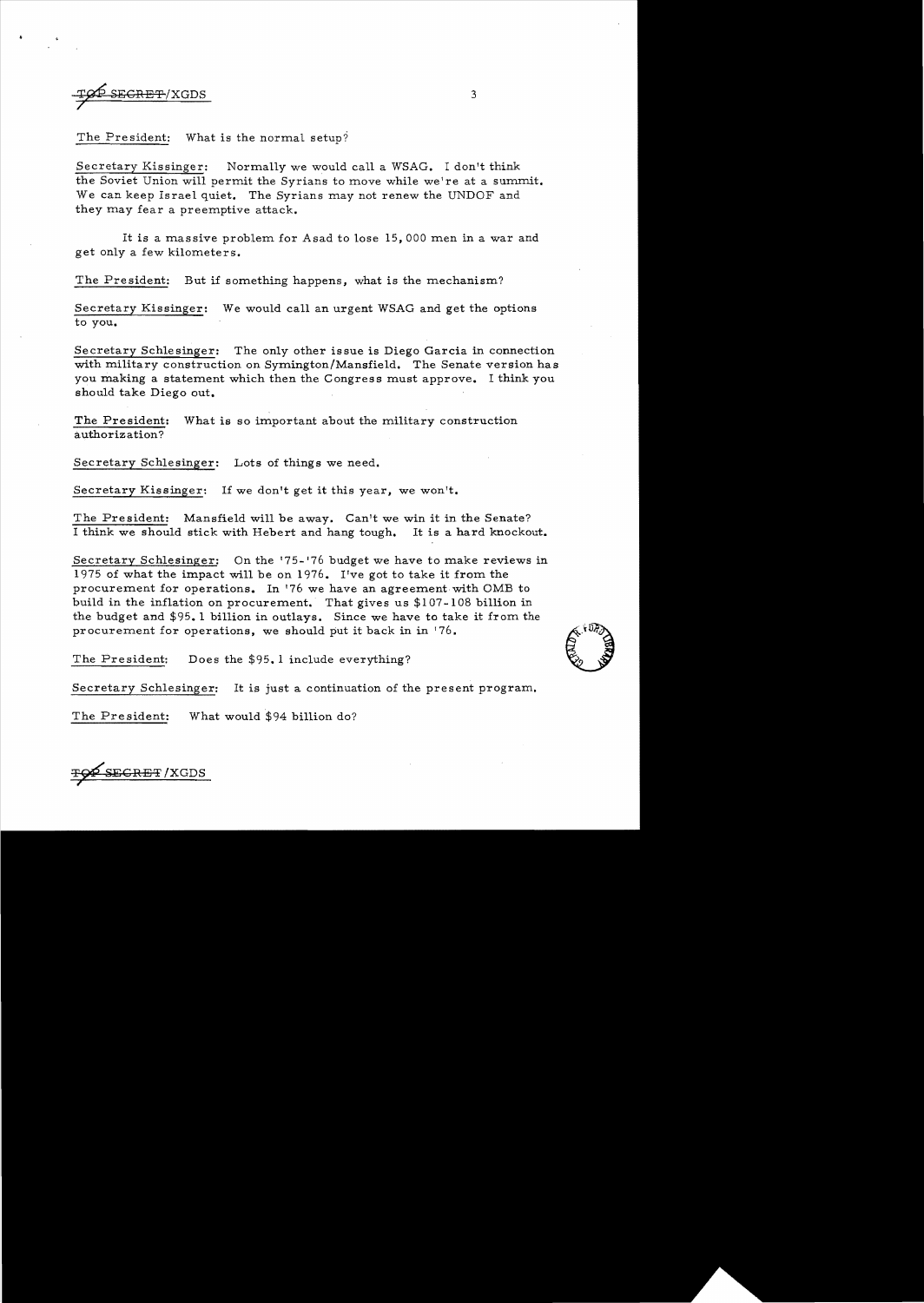# $SECREF/XGDS$  4 **/**

Secretary Schlesinger: I'll get you a readout. We can manipulate expenditures. The problem is in the TOA area. The budget savings is in the process which will reduce the Services by \$3 billion to get to \$95. **1.** 

The President: What would they add?

Secretary Schlesinger: It would not be a precise add-on, more a chipping away.

The President: Roy says you don't want to stall promotions.

Secretary Schlesinger: lid be happy to go on a government-wide basis, but not on DOD alone. Otherwise I would rather get the savings elsewhere. Across the government, it would be okay.

The President: How would you save it?

Secretary Schlesinger: In the personnel account, PCS, etcetera. I worry about the discriminatory aspect.

The President: If you can give Roy the \$27 million from elsewhere, okay. Do I have to make a decision on the \$95. 1 today?

Secretary Schlesinger: No. I just want you to know I must take it out of procurement for operations and that has implications for '76. I wanted to get your views on the supplemental versus transfer authority.

The President: How big a supplemental would it be? The President: How big a supplemental would it be?<br>Secretary Schlesinger: About \$700 million.

The President: Which is best?

Secretary Schlesinger: I think it is best not to go for the supplemental.

The President: I would save up the good will for next year. I would not go the supplemental route. My inclination would be to go for bigger than Roy. His is \$94 billion?

Secretary Schlesinger: It may have slipped to \$93.

The President: Does the unemployment situation help the recruiting?



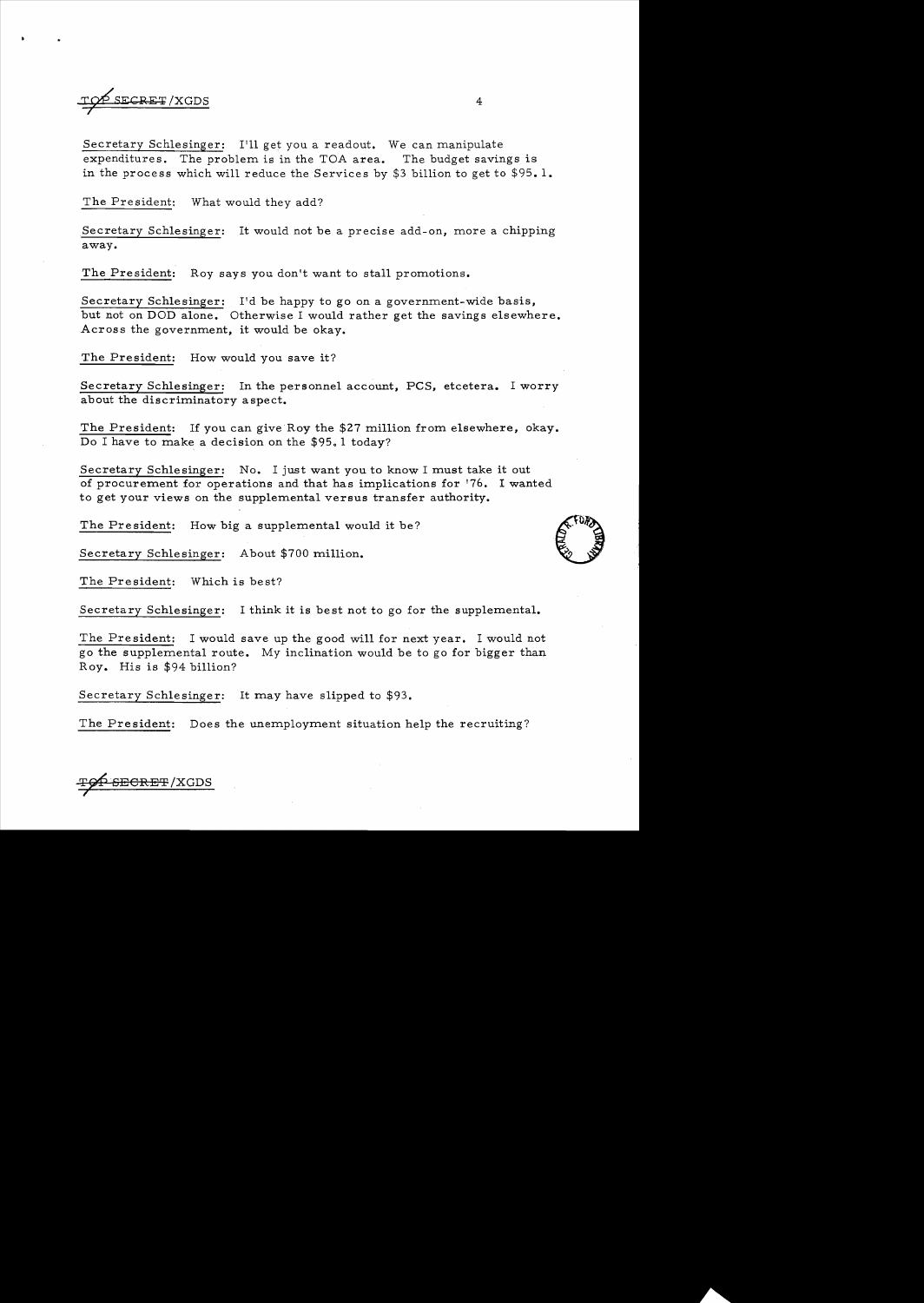interest to the second state of the second state of the second state  $\sim$  5

Secretary Schlesinger: It is making the All Volunteer Force. It will get harder as the war baby generation thins out.

The President: I lean to a higher figure, but don't know how much higher at the moment.

Secretary Schlesinger: I think Roy is prepared to be reasonable.

On the base closings, we are thinking of closing Loring AFB. Muskie will be the head of the budget committee -- they will be organized in one year. Muskie is not in a good position to complain.

The President: What was its mission?

Secretary Schlesinger: It's marginal SAC base. We are moving them inland.

The President: How many SAC bases would you close?

Secretary Schlesinger: I think five. We would also close Frankford and Pueblo arsenals. We would close Rome, N. Y.

The President: I want to reemphasize that no closing should result in a transfer which Congress could claim we are bowing to Hebert, etc. That can't be done.

Secretary Schlesinger: One has to watch the Services on this. It will not happen.



The President: I will study up on SALT.

Secretary Schlesinger: They will size you up. Show them they can work with you.

GRET / XGDS